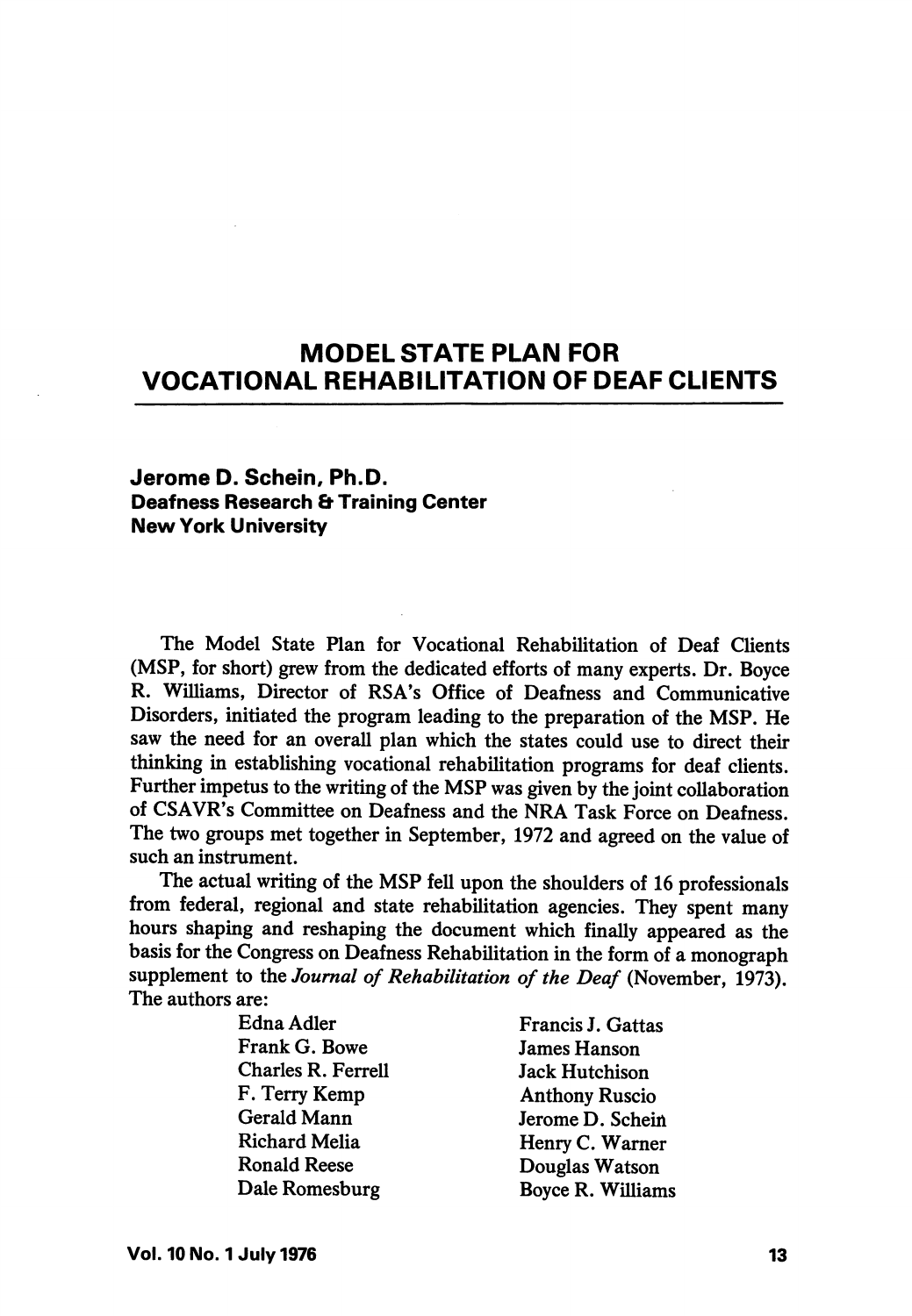The MSP provides an outline for your state plan. The model need not, and probably should not, be copied in detail — only followed in general. Conditions in every state differ. Some states already have provisions for services beyond the minimums suggested in the model, and in those cases we are not recommending that they lower standards or reduce services. These same states may find great deficiencies in services previously overlooked. The entire purpose of providing the model plan is to assist each state to prepare and implement satisfactory rehabilitation programming for their deaf people by providing a list of critical points, the suggested minimum standards and a discussion of each.

Dr. Richard Melia has compiled the history of previous efforts to develop statewide planning (Schein, 1973.) His excellent analysis of meetings beginning in the Sixties points to wide areas of agreement. What has kept us, then, from attaining the objectives we all see as desirable? Dr. Melia suggests that basic assumptions were not made explicit. To that point may be added the observed tendency for some of the past conferences to focus upon a few minor disagreements rather than upon the many major agreements. In what follows, I will avoid detail in an attempt to highlight the basic assumptions and to emphasize the generally accepted ideas.

#### I. Philosophy

The MSP puts forth three principles: each asserting the rights of deaf people to a full measure of VR services and, in turn, professing confidence in their ability to profit from such services.

#### II. Population

Essential to rehabilitation planning is careful definition of the population. The MSP has adopted the definition of deafness used by the National Census of the Deaf Population (Schein and Delk, 1974.) A deaf person is considered to be one who cannot hear and understand speech. To account for age at onset — a feature often incorporated in definitions of deafness — a modifier can be used. Thus, those deaf at birth can be called congenitally deaf. Those deaf before speech develops: prelingually deaf. Those deaf before age 19 years: *prevocationally* deaf. These modifiers tend to emphasize the common aspects among all deaf persons, who aggregate about 1.7 million, and all hearing impaired persons, who number about 13.6 million.

The MSP not only attempts to retain deaf people in the broader context of those who are hearing impaired, but also those who have other communi cation disorders. This perspective reminds planners that hearing impairment — of which deafness is the extreme — is the most frequent chronic physical disability in the United States. Programs for deaf clients will accommodate those with lesser degrees of hearing loss, so expanding these programs can be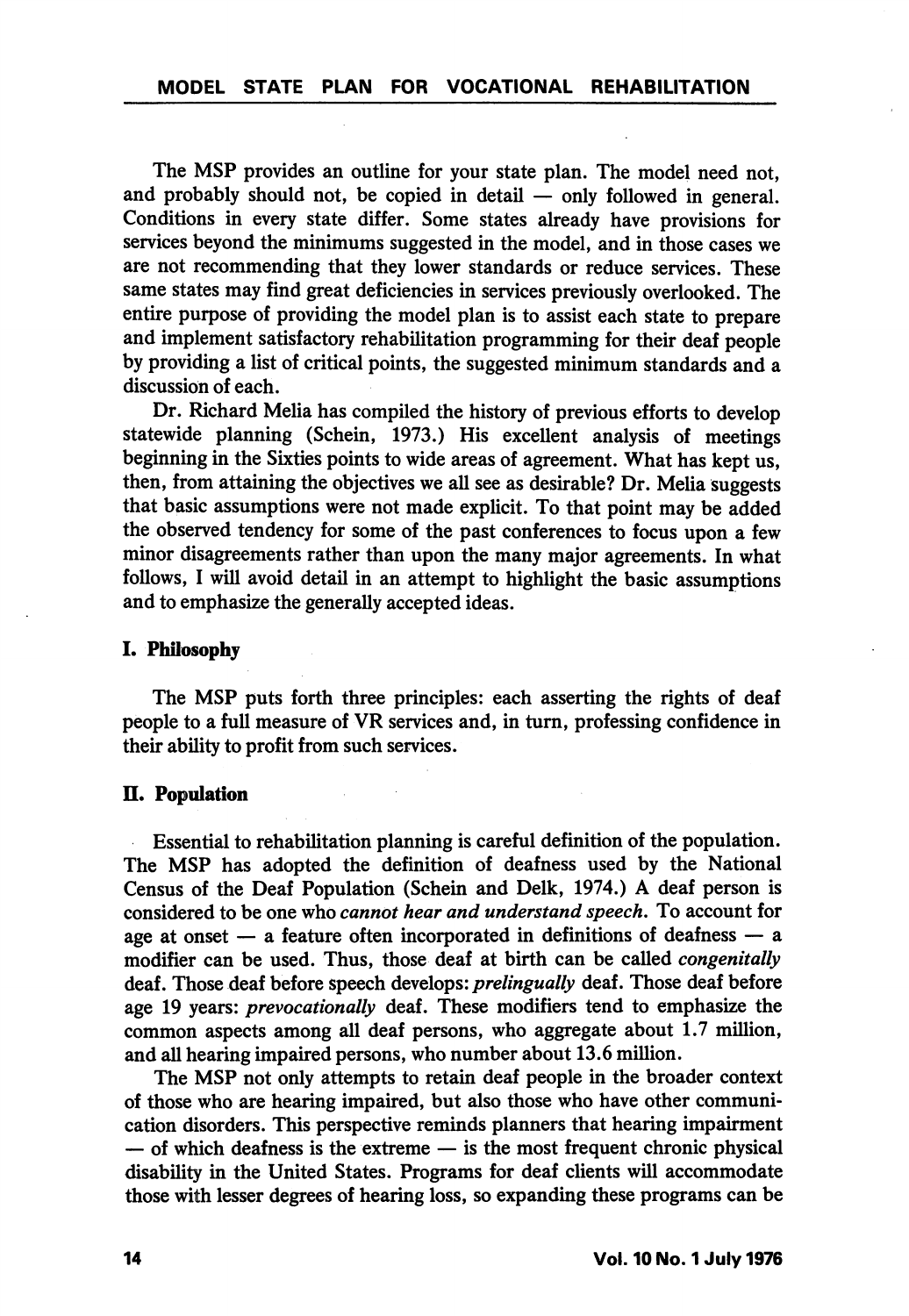justified by the great prevalence of hearing impairments as well as the critical needs of deaf persons.

### **III. Vocational Rehabilitation Process**

At each step in the VR process modifications in procedures are required to meet the problems imposed by deafness. The MSP recognizes these problems and recommends alterations in, and/or additions to, casefinding, intake, diagnosis, evaluation, physical restoration, training, etc. Communi cation demands special skills which can be provided either by counselors who have acquired the manual communication abilities or by interpreters. The cruciality of effective two-way communication throughout the VR process is stressed by the MSP.

#### IV. Manpower

The MSP calls for specialists in the state VR program, extending from a statewide coordinator, through counselors, to various paraprofessionals (e.g., counselor aides). The qualifications of these specialists includes a knowledge of deafness and manual communication in addition to the prerequisites commonly expected. Reduced caseloads are also recommended because of the increased time it takes to properly manage the case of an average deaf client.

## V. State Advisory Council on Deafness

To assure the participation of deaf leaders in shaping VR plans and to provide greater visibility within the state VR administration, the MSP proposes the establishment of advisory councils on deafness. The composition of these groups and their position within the organizational structures of the agencies will, of course, vary from state to state. What is important is that a mechanism for active two-way communication be established between VR agencies and the deaf communities they serve.

#### VI. Interagency Cooperation

The MSP visualizes the VR agency as the hub around which all services to deaf clients revolve. Since the VR agency cannot itself provide the full range of services, the MSP recommends that it adopt the role of liaison between deaf consumers and the appropriate community resources.

#### VII. Special Facilities

Two special service patterns are required to fully meet the needs of deaf clients: (a) coordinating referral-and-counseling centers and (b) adjustment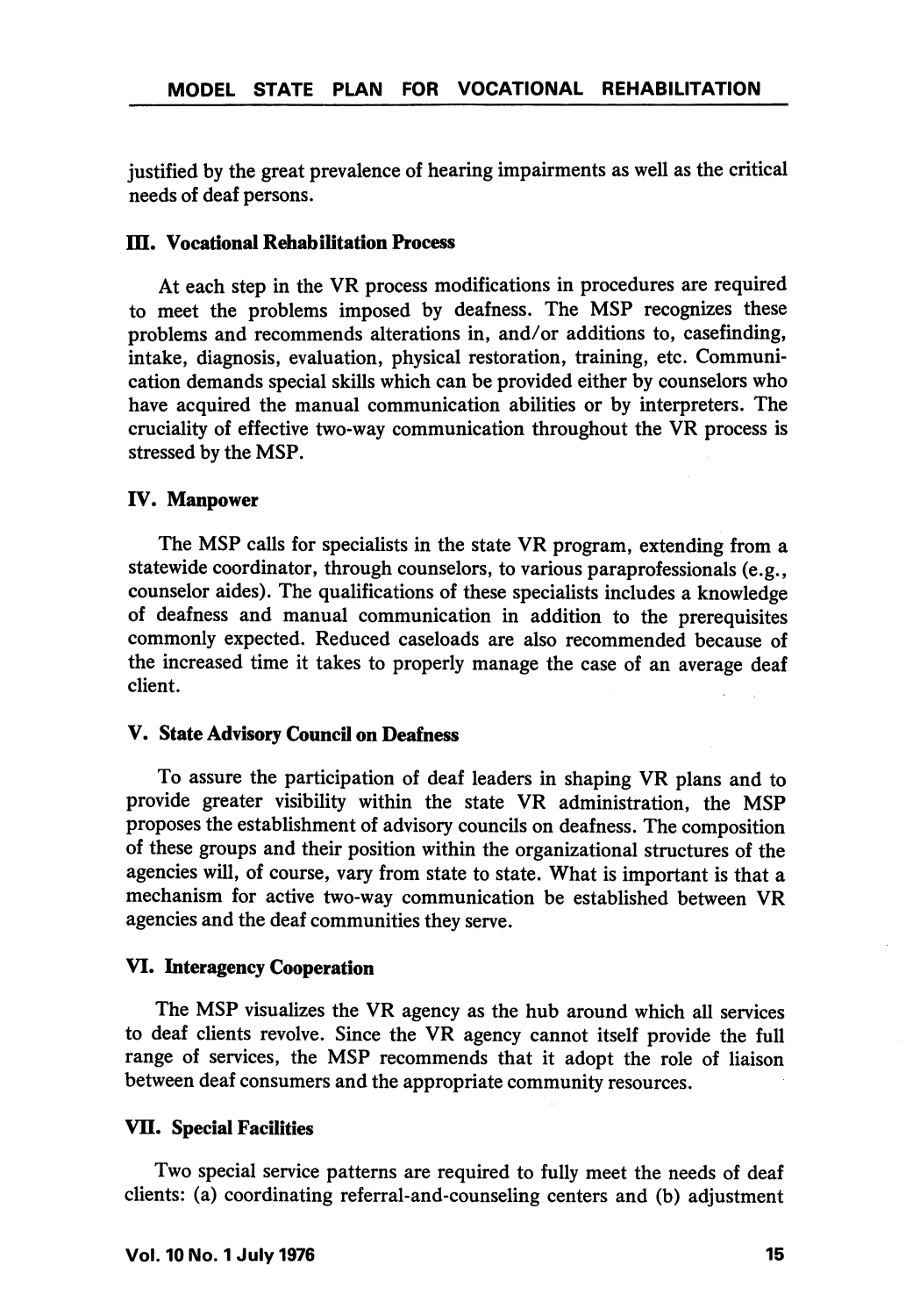centers. The former direct deaf persons to the appropriate agencies and assist such agencies in providing the services. The adjustment centers work with those deaf clients requiring extensive efforts to attain even limited objectives. Because of their high cost of operation, such centers may only be feasible on a regional basis, while the coordinating centers should be established in every metropolitan area.

#### VIII. Deaf Community Development

The MSP recommends that VR agencies strive to increase the sophisti cation of the deaf community and to encourage the growth of deaf leadership in rehabilitation. Such efforts are justified by the mandate to provide equal opportunity to every eligible disabled person. In the case of deaf clients, this may mean unusual measures of outreach and advocacy.

#### IX. Communication

The MSP foresees the development of multiple communication linkages — federal, regional, state, local. The key person in the communication network is the state coordinator, acting with the full support of his state director. The only element presently lacking in the system is a national technical-assistance function. Otherwise, the system can be brought into being as the states develop their plans.

#### Summary

The working group which prepared the MSP did not attempt to write a plan that would suit all of the states. Rather, the authors developed a frame of reference upon which you could build a plan for your state. They listed the elements which should be included, but did not specify their implementation. The MSP discusses the issues underlying each component, offers some recommendations as to their adoption, and in some instances, presents alternatives. In short, the MSP is an outline for use in drafting your MSP.

The MSP is a guide. Your attention now must focus on adoption and implementation. Despite the broad support given the MSP by the national organizations which have reviewed it, the MSP will be of no value to deaf people in your state until you adopt a state plan. The state plan you adopt may not — probably will not — be identical to that of any other state. That is not important. What is important is that your state now adopt and implement a state plan meeting, or better yet, exceed the minimums in the MSP.